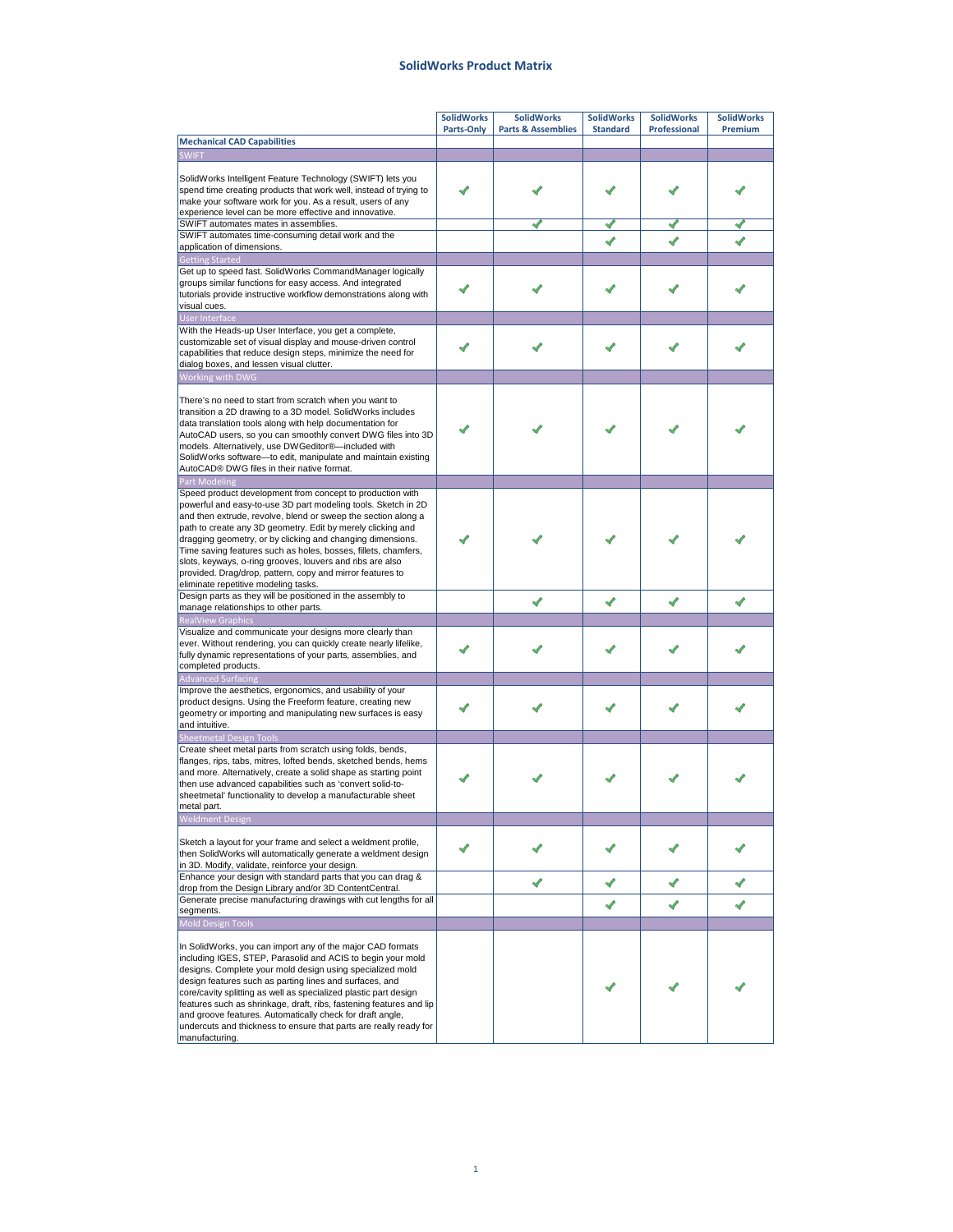## **SolidWorks Product Matrix**

|                                                                                                                                     | <b>SolidWorks</b> | <b>SolidWorks</b>             | <b>SolidWorks</b> | <b>SolidWorks</b> | <b>SolidWorks</b> |
|-------------------------------------------------------------------------------------------------------------------------------------|-------------------|-------------------------------|-------------------|-------------------|-------------------|
|                                                                                                                                     | Parts-Only        | <b>Parts &amp; Assemblies</b> | <b>Standard</b>   | Professional      | Premium           |
| <b>Assembly Modeling</b>                                                                                                            |                   |                               |                   |                   |                   |
| SolidWorks gives you the tools to "get it right" on screen when<br>you create assemblies-saving the time and cost of physical       |                   |                               |                   |                   |                   |
| prototypes and remanufacturing.                                                                                                     |                   |                               |                   |                   |                   |
| Mate components by picking individual surfaces, edges, curves,                                                                      |                   |                               |                   |                   |                   |
| and vertices. Use MateXpert to fix conflicts such as over-                                                                          |                   |                               |                   |                   |                   |
| constraining a component.                                                                                                           |                   |                               |                   |                   |                   |
| Create mechanical relationships between components.                                                                                 |                   |                               |                   |                   |                   |
| Conduct interference, collision, and hole alignment checks. Link<br>motion of pulleys and sprockets.                                |                   |                               |                   |                   |                   |
|                                                                                                                                     |                   |                               |                   |                   |                   |
| Automatically assemble fasteners and accompanying hardware.                                                                         |                   |                               |                   |                   |                   |
| <b>Assembly Motion</b>                                                                                                              |                   |                               |                   |                   |                   |
| Simply by clicking and dragging components, you can check an                                                                        |                   |                               |                   |                   |                   |
| assembly for proper motion and collisions. In addition, you can                                                                     |                   |                               |                   |                   |                   |
| simulate physical motion involving assembly mates, contact,<br>springs, and gravity, as well as create, edit and save video         |                   |                               |                   |                   |                   |
| animations.                                                                                                                         |                   |                               |                   |                   |                   |
| Large Assembly Mgt                                                                                                                  |                   |                               |                   |                   |                   |
| Use "Lightweight" mode to reduce time spent opening and                                                                             |                   |                               |                   |                   |                   |
| working on large assemblies. Speedpak technology enables                                                                            |                   |                               |                   |                   |                   |
| simplified versions of assemblies to be created that speeds                                                                         |                   |                               |                   |                   |                   |
| assembly operations and drawing creation. Use Quick View to                                                                         |                   |                               |                   |                   |                   |
| select and open just the components you need to work on.<br>Analyze and improve your assembly's performance using the               |                   |                               |                   |                   |                   |
| AssemblyXpert.                                                                                                                      |                   |                               |                   |                   |                   |
| 2D Drawing Creation                                                                                                                 |                   |                               |                   |                   |                   |
|                                                                                                                                     |                   |                               |                   |                   |                   |
| Develop production-ready engineering drawings that                                                                                  |                   |                               |                   |                   |                   |
| automatically reference the 3D part so that drawing views and                                                                       |                   |                               |                   |                   |                   |
| bills of materials update each time that you modify the part or                                                                     |                   |                               |                   |                   |                   |
| assembly design. In addition, you can use DWGeditor to<br>maintain and update all your existing DWG drawing files.                  |                   |                               |                   |                   |                   |
| Data Translation                                                                                                                    |                   |                               |                   |                   |                   |
| Easily import and use existing data, as well as data from                                                                           |                   |                               |                   |                   |                   |
| external sources. SolidWorks includes translators that support                                                                      |                   |                               |                   |                   |                   |
| DWG, DXF™, Pro/ENGINEER®, IPT (Autodesk Inventor®),                                                                                 |                   |                               |                   |                   |                   |
| Mechanical Desktop®, Unigraphics®, PAR (Solid Edge™),                                                                               |                   |                               |                   |                   |                   |
| CADKEY®, IGES, STEP, Parasolid, SAT (ACIS), VDA-FS,                                                                                 |                   |                               |                   |                   |                   |
| VRML, STL, TIFF, JPG, Adobe® Illustrator®, Rhino®, IDF, and                                                                         |                   |                               |                   |                   |                   |
| HSF (Hoops) formats.<br>Support for external sources containing assemblies                                                          |                   |                               |                   |                   |                   |
| <b>Design Reuse</b>                                                                                                                 |                   |                               |                   |                   |                   |
| Leverage your successful designs to create compelling                                                                               |                   |                               |                   |                   |                   |
| proposals for new ones. Quickly search for pre-existing                                                                             |                   |                               |                   |                   |                   |
| components in your own custom design library, then simply drag                                                                      |                   |                               |                   |                   |                   |
| and drop them into your new designs.                                                                                                |                   |                               |                   |                   |                   |
| <b>Bill of Materials</b>                                                                                                            |                   |                               |                   |                   |                   |
| Significant time savings result when you use SolidWorks to<br>automatically generate a complete Bill of Materials (BOM) from        |                   |                               |                   |                   |                   |
| your design. Your BOM is associative: When you change your                                                                          |                   |                               |                   |                   |                   |
| design, the BOM updates automatically, and vice versa. Plus,                                                                        |                   |                               |                   |                   |                   |
| you can export the BOM data to Excel, ERP, and other                                                                                |                   |                               |                   |                   |                   |
| applications.                                                                                                                       |                   |                               |                   |                   |                   |
| <b>Part Validation</b>                                                                                                              |                   |                               |                   |                   |                   |
|                                                                                                                                     |                   |                               |                   |                   |                   |
| SolidWorks Simulation tools help both new users and experts to                                                                      |                   |                               |                   |                   |                   |
| ensure your design is durable, safe, and manufacturable. In<br>addition, you can use SolidWorks FloXpress to optimize your          |                   |                               |                   |                   |                   |
| designs for water and air flow effects.                                                                                             |                   |                               |                   |                   |                   |
| Design Automation of Repetitive Tasks                                                                                               |                   |                               |                   |                   |                   |
|                                                                                                                                     |                   |                               |                   |                   |                   |
| Save time with SolidWorks Smart Component technology to                                                                             |                   |                               |                   |                   |                   |
| automate the selection and insertion of standard components                                                                         |                   |                               |                   |                   |                   |
| and DriveWorksXpress to automate repetitive design tasks and<br>provide configurability of your design, allowing the quick creation |                   |                               |                   |                   |                   |
| of several variants from a single design."                                                                                          |                   |                               |                   |                   |                   |
| <b>Import/Export Capabilities</b>                                                                                                   |                   |                               |                   |                   |                   |
| With SolidWorks, you'll have numerous capabilities for                                                                              |                   |                               |                   |                   |                   |
| accurately communicating design ideas and data to                                                                                   |                   |                               |                   |                   |                   |
| collaborators, upstream and downstream partners, and                                                                                |                   |                               |                   |                   |                   |
| customers. Formats include PDF, TIF, JPEG, DWG, DXF, IGES,                                                                          |                   |                               |                   |                   |                   |
| STEP, STL, AVI, Parasolid, Pro/ENGINEER, eDrawings as well                                                                          |                   |                               |                   |                   |                   |
| as many others.                                                                                                                     |                   |                               |                   |                   |                   |
| <b>Design Collaboration</b>                                                                                                         |                   |                               |                   |                   |                   |
| Collaborate more effectively by creating eDrawings files that can                                                                   |                   |                               |                   |                   |                   |
| be reviewed and marked-up. Let an unlimited number of                                                                               |                   |                               |                   |                   |                   |
| recipients mark-up and provide feedback on product designs.                                                                         |                   |                               |                   |                   |                   |